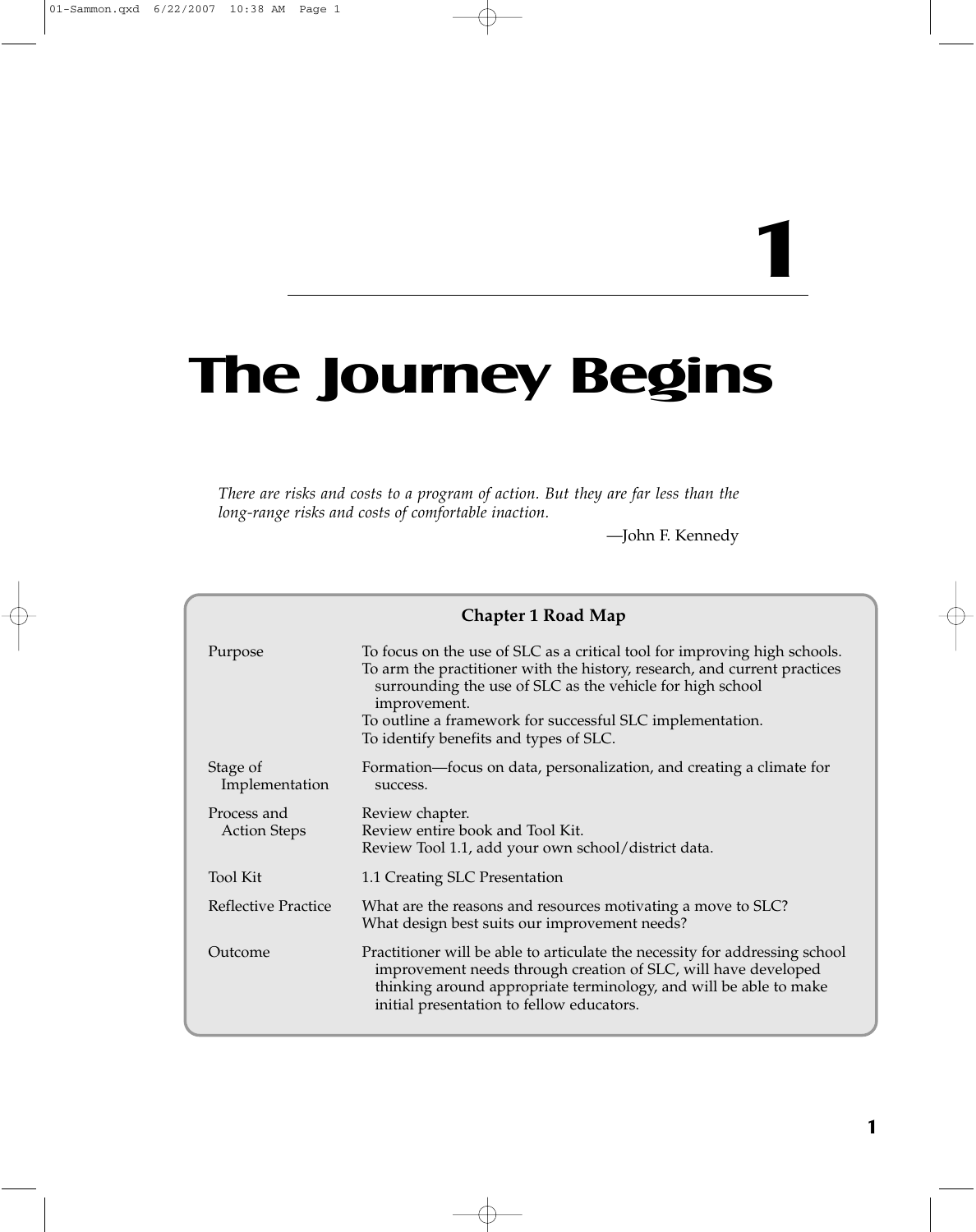elcome to a journey focused on high school improvement and school redesign. Over the course of these pages, through use of the electronic Tool Kit that accompanies this book, and through your own hard work as a facilitator and practitioner, you will find a map for improving the culture, climate, and educational outcomes for your school and district through the creation of small learning communities (SLC) within the large high school. This book is part educational research and best practice, with the goal of equipping you with the theory and background you need to effectively communicate and make decisions, and part technical tool kit to speed you on your journey—providing shortcuts with electronic files that will help you motivate, plan, implement, assess, and document. As you move into the formative stage of your work, you will gain background knowledge on school reform, research-based strategies, national trends, and best practices. You will assess and value the strengths already in existence in your school, and identify the colleagues with whom you will work most closely. You will move through the stages of formation, study and awareness, establishing structures, community engagement and commitment, and evaluation. You will work through over one hundred items for decision and possible action in a long "Punch List" of implementation strategies. You will pay attention to both structure and instruction, and you will become increasingly data driven. This is essential in that it is not the simple creation of the school-within-a-school small learning communities that makes the difference in student achievement and school climate, but rather the attention to a clear mission and reflective practice. Along the way, you will have the opportunity to define and refine your work and tailor it to your specific educational mission, objectives, and needs. Your work, motivated by an urgency and commitment to improving your school, will not be as straightforward or linear as working through a book in ten chapters and thirty-plus tools. With that in mind, you will want to preview the Tool Kit early on and become familiar with each section of this book in order that you may turn to relevant sections as the need arises. At the end, you will have a school or schools redesigned into SLC. This, however, will be just the beginning because the creation of SLC simply sets the stage for establishing practices focused on *continuous improvement.*

If you have been in education for more than a few years, you are already familiar with the cycles of "school improvements" that ebb and flow through our schools. In an era that calls for us to radically rethink high schools, it is important to reflect on where we have been in the last forty years, learn the lessons from the work of researchers and educators, and position ourselves for creating *effective* schools. Rather than seeking the silver bullet, we must focus on mission and purpose: equity for all students, and clear and measurable outcomes. Without these at the core of our work in school redesign, we are likely to miss the mark, creating hollow structures that meet SLC design elements but do not result in higher performing schools. In short, without reflective practice we miss the warning issued by the White Rabbit to Alice in Wonderland—"if you do not know where you are going, anywhere will do"—and we wind up back at the beginning, having worked very hard and having not met with the anticipated goal of the journey.

Throughout this book, you will note that the words *continuous improvement* are always presented in italic. This is to continually reinforce that any school redesign, reform, or program implementation's sole goal should be to make an improvement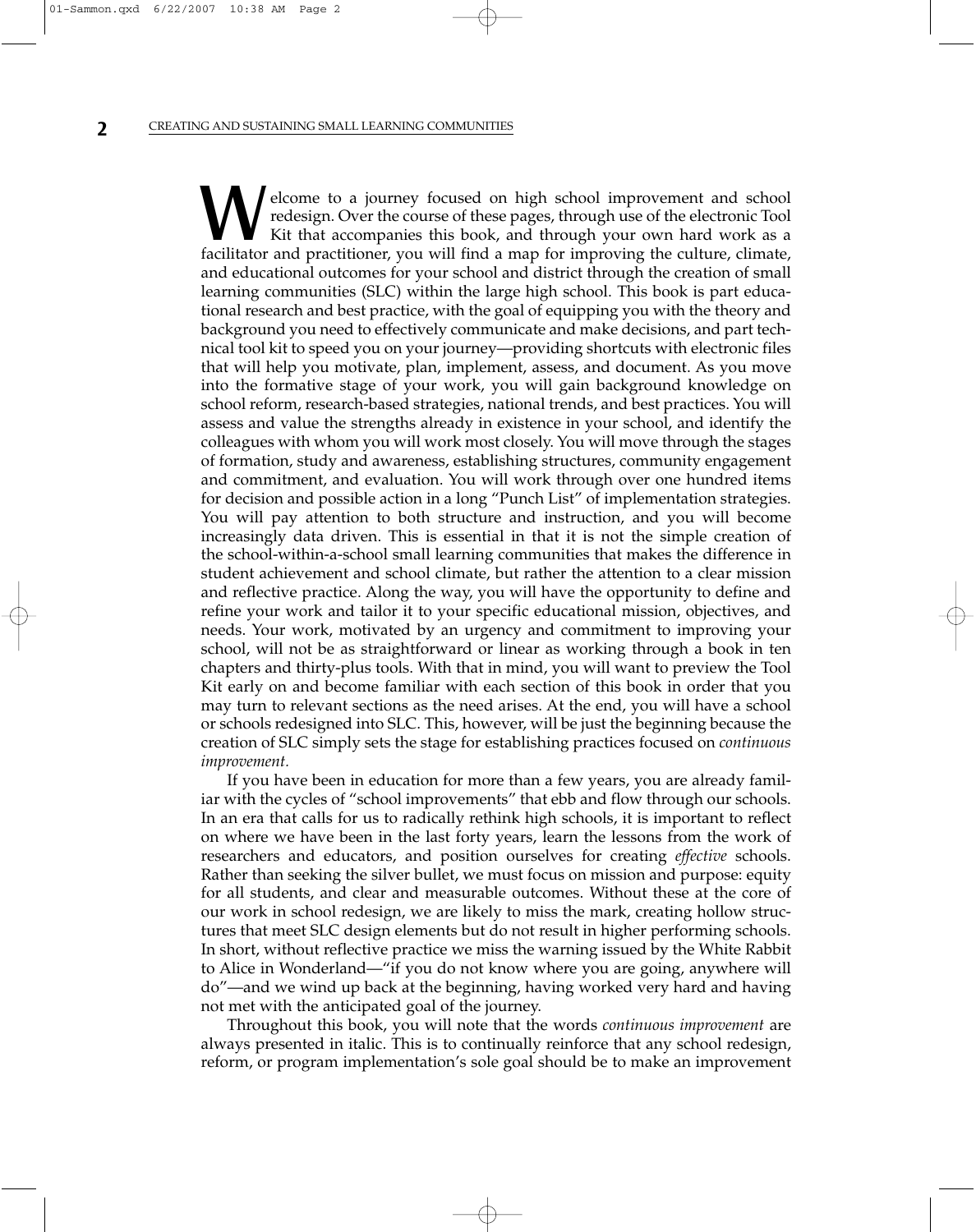in the climate and results focused on teaching and learning. Viewed in any other manner, you help create a "been there, done that, waiting for the next thing to happen" attitude amongst your faculty. Begin now to frame your thinking not around "reform," and not simply about the creation of SLC, but rather on building a commitment to *continuous improvement.*

# **BACKGROUND**

The move to "small" has grown steadily since the late 1960s, with the start of the first career academies in Philadelphia, Pennsylvania. National momentum was brought on by the U.S. Department of Education's redesign of Perkins II, and the May 1994 passage by the United States Congress of the National School-to-Work Opportunities Act (NSTWOA), also known as the School-to-Work Act. The Act called for a sweeping change in American education. Building on the work already completed by Goals 2000 and the Secretary's Commission on Achieving Necessary Skills (SCANS), the School-to-Work Act invited all states and school systems to apply for funds to develop the required school-based and work-based learning systems that would:

- Address the school-to-career needs of *all* youth
- Create the opportunity to learn in a school-based educational setting that provides in-depth career awareness no later than the seventh grade
- Provide specific opportunities to interact with business and community leaders in a work-based career-focused program no later than the tenth grade, and
- Develop a sustained means of connecting these experiences through curricular innovations and supporting community structures.

The goal of the School-to-Work Act was to raise academic standards to provide *all* children with the opportunity to succeed in both the workplace and postsecondary educational opportunities. It was intended to increase young people's awareness of the variety of career opportunities open to them, to raise understanding and expectations about what students should *know and be able to do* in preparation for their future as lifelong learners and contributing members of society, and to develop a community of support that would change the way children learn and teachers teach through linkages with the educational, business, government, nonprofit, labor, and postsecondary communities.

Many schools and school districts chose to approach the move to school-towork—known later as school-to-careers—by creating career academies within their high schools. Pragmatically, it was easier for large comprehensive high schools to deal with implementing such sweeping reforms if the changes could be addressed in smaller units rather than addressing the entire body of students, teachers, and programs of studies. Later in this text, we will draw a distinction between career academies, houses, and other types of SLC. For now, at their heart each comprises a small group of students, scheduled together, working with a small group of adults over a period of two to four years. Frequently, students are drawn to the program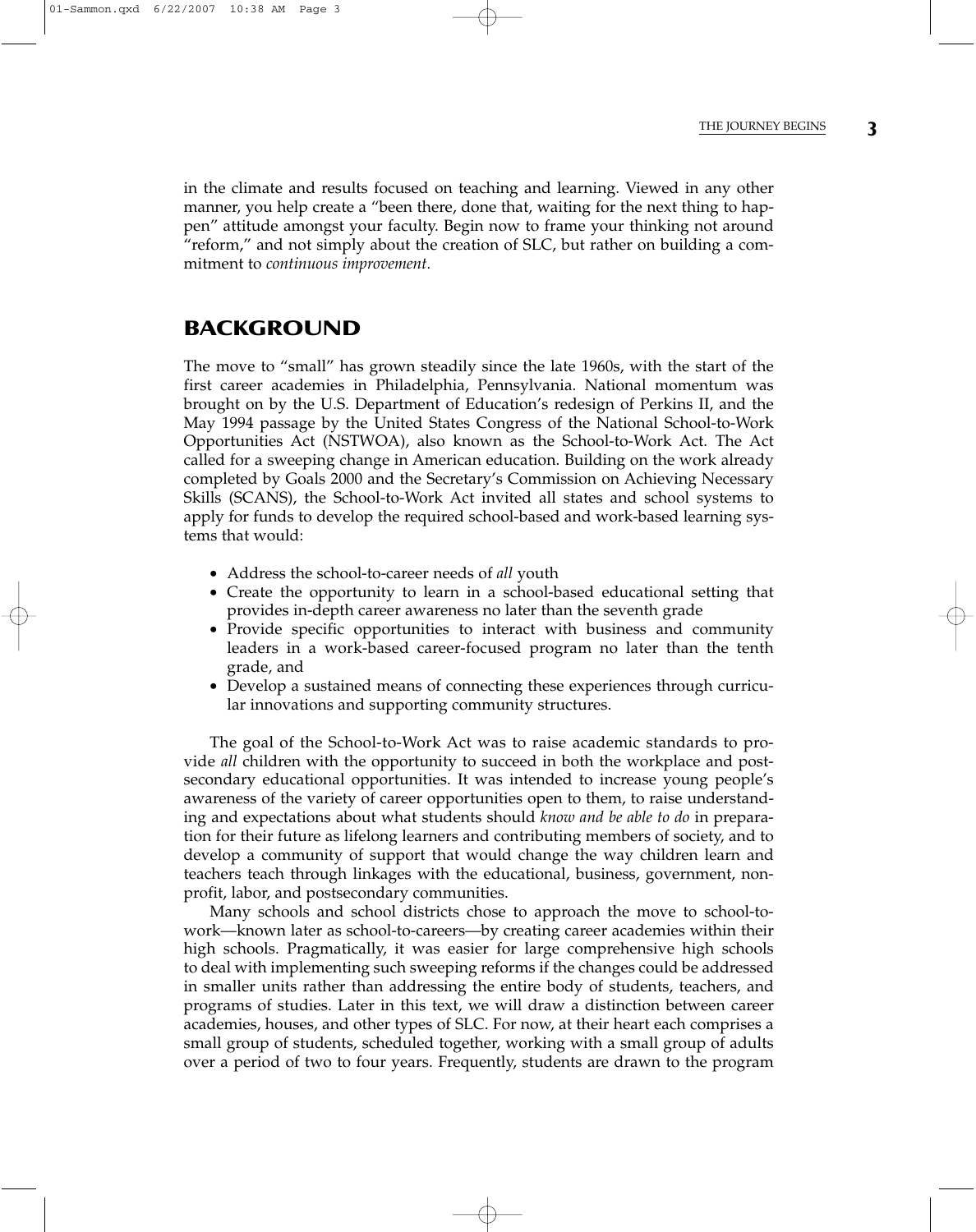because of a career or academic theme or because of the special opportunities afforded them for internships or college experiences. Always, there is a commitment from the start that the smaller unit of teachers, students, families, and partners will create an atmosphere of support for each other's success. These school-within-aschool programs showed early signs of success in changing school climate, increasing student attendance rates, and raising high school completion rates. More often than not, these programs exist separately from the rest of the school, and they were originally implemented for just *some* students. They were known as standalone or "pocket" academies. The next generation of high school reform called for *all* students to be engaged in SLC throughout the school—"wall-to-wall."

As the NSTWOA legislation began to sunset, and the all-important supportive funding came to an end, we witnessed the emergence of two other federal initiatives: the Comprehensive School Reform Demonstration Act (CSRD) legislation of 1998, and the Smaller Learning Community (SLC) grants that began to be issued by the U.S. Department of Education in 2000. At the same time, major foundations such as Carnegie, Annenberg, and the Bill and Melinda Gates Foundation, as well as hundreds of other smaller regional funders, pumped significant money into large comprehensive high schools in an effort to make them small, more personalized environments for teaching and learning. Many of the mandates of NSTWOA were kept, but the emphasis began to shift subtly to a more solid "academic" base. And, while the intent of the NSTWOA was "*all* students," the terms of these newer initiatives' funding streams were and are far more prescriptive. Add to this mandate mix those created by No Child Left Behind (NCLB) for highly qualified teachers, students that pass state exit tests, and schools that must reach and maintain annual yearly progress (AYP), and we begin to feel rumblings to the foundation of education as we know it in this country.

Despite the trend to create smaller learning units—or sometimes even true, fully autonomous small schools—student enrollments are at an all-time high, and large, comprehensive high schools are still in vogue. This growth in student numbers is expected to continue for the next decade. Alaska, Idaho, Nevada, and New Mexico will see enrollments grow by more than 10 percent. By 2010, California will add 278,000 students to its rolls, while Texas will gain 219,000 students even before the mass transplantation of tens of thousands of students transported from floodravaged New Orleans. Across the country, it is now common to have high schools of 2,000 and 3,000 youths. In Los Angeles, Miami, and other cities, school populations can top 5,000. And in more rural communities, where it is unusual to have large groups of people together, even the large regional high school—small by city standards—can feel like a very big place. These schools exist at a time when the research points out that many of our schools are too large to effectively educate our youth; there is convergent research that supports a move to small, high-standards environments for teaching and learning.

Yet there are those who continue the argument for large schools. The rationale falls on the side of the plethora of courses and extracurricular offerings made possible when student numbers are high. While the numbers may breed increased services, they also have the potential to create an atmosphere that is the worst of what we are coming to know about American high schools. A U.S. Department of Education posting from the late 1990s noted that schools of 1,000 or more students experience 825 percent more violent crime, 270 percent more vandalism, and 1,000 percent more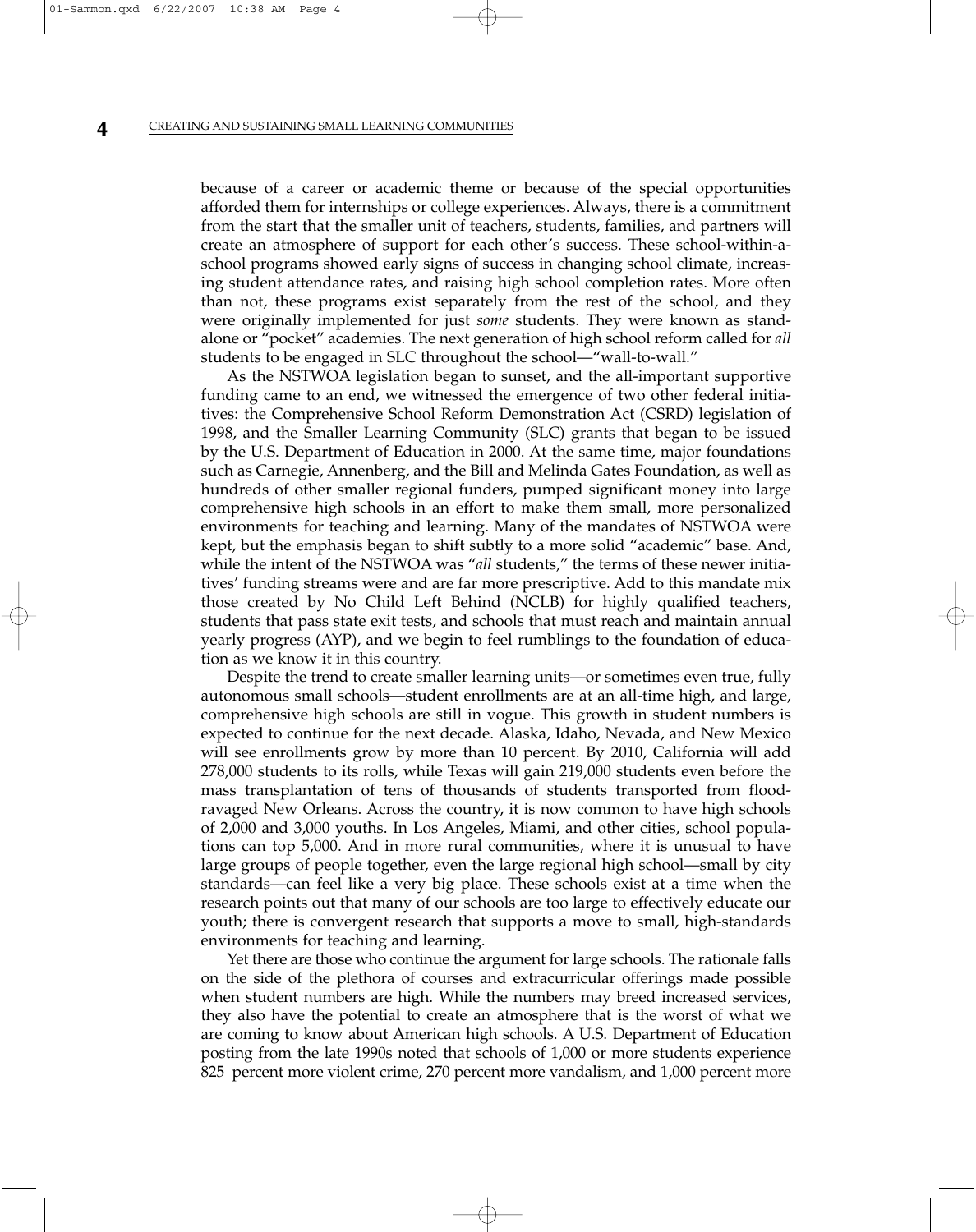weapons incidents, compared with those which have fewer than 300 students. More recent studies point to the frightening statistic that, as a nation, we now graduate only 50 percent of African Americans, 51 percent of American Indians, and 53 percent of Latino and Hispanic students. For white and Asian students, the figures are 75 percent and 77 percent, respectively. Can we be satisfied that even our best results leave nearly 25 percent of the population behind?

The creation of *effective* smaller learning units *within the large, comprehensive high school* may, then, be the nation's best answer to combat these trends and the history of underachievement and alienation experienced by so many students in our high schools. These small learning units, by their very design, nurture a positive relationship between teachers, students, and the community. Those who seek to create them must begin with the understanding that providing a personalized, respectful, caring, high-expectations learning environment that leads to postsecondary success should be the birthright of all those attending public schools in the United States.

Mary Anne Raywid writes in her review of more than 100 studies on school size that the relationship between small schools and positive education outcomes has been "confirmed with a clarity and at a level of confidence rare in the annals of education research" (Raywid, 1999). Increases in standardized test scores are not necessarily a part of the research-based listing of student outcomes, although there are studies that reflect increases in grade point averages for academy students. It is unlikely that you will see academic gains through a structure that, in some cases, simply "rearranges the deck chairs." An SLC implementation that commits to working on structure and instruction at the same time will serve as a catalyst for school improvement. It is time to roll up our sleeves and begin in earnest to reform our schools around the key elements, principles, and practices that will successfully propel our students into the classrooms and workplaces of tomorrow.

## **THE MANDATE FOR SCHOOL REFORM**

We have already noted the fact that, across the country, there are major reform initiatives being funded by state, local, and federal grants. Goals 2000, SCANS (discussed in Chapter 6), NSTWOA, CSRD, SLC, and Breaking Ranks I and II all fueled a revolution in funding for the revamping of schools. Yet, almost forty years into reform, the national data tell us that we are woefully unskilled as an educational community to meet the ever-demanding needs of a culturally diverse student population which must be prepared to take its place in a global economy. We are familiar with the staggering dropout rates—particularly of non-white students—but we sometimes fail to make the connection between those data and the impact on the broader community or nation. Indeed, in a recent Teachers College–Columbia University Week article we learned from researcher Alan Richard (2005) that "the United States could recoup nearly \$200 billion a year in economic losses and secure its place as the world's future economic and educational leader by raising the quality of schooling, investing more money and other resources in education, and lowering dropout rates."

In the same article, economist Enrico Moretti states that a "one percent increase in graduation rates nationally would correlate with about 100,000 fewer crimes annually in the United States. Such a step would save the nation \$1.4 billion a year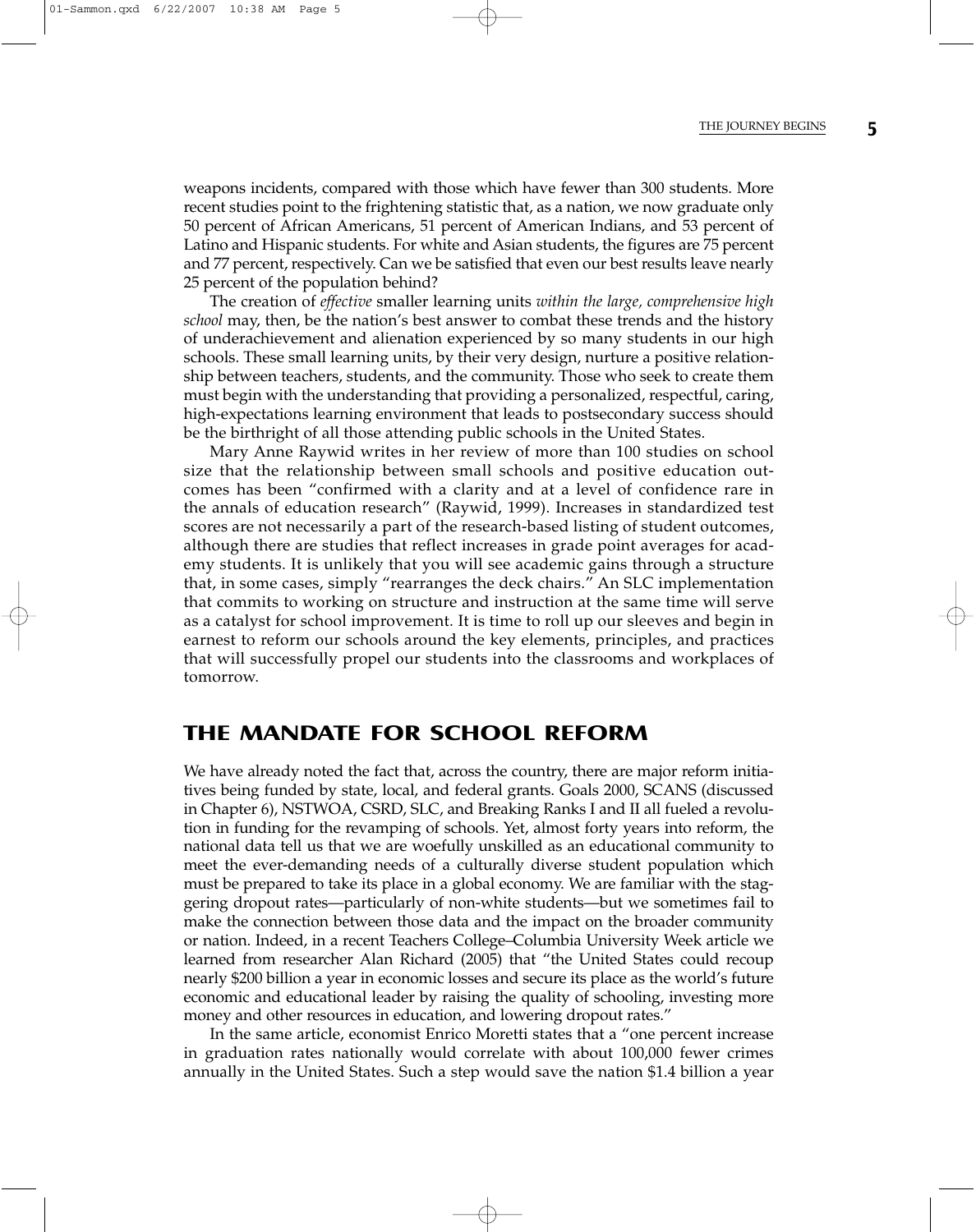in law-enforcement and incarceration costs." The article continues, "An increase in graduation rates by 10 percentage points would correlate with a 20 percent reduction in murder and assault arrest rates. It is hard to think of a better reason for investing in public schooling" (Richard, 2005).

And, while the data are clear that SLC positively impact dropout rates, this is not the only important data point. Students who remain in school must be taught to high standards in an increasingly information age–driven economy. We must, as educators, commit to creating a high-expectations learning environment for all students and to creating a "college-ready culture" in our schools. At the same time, we must not veer too far from the intent of the NSTWOA. We must be aware that not all of our students will seek or attain college entrance. At this midpoint in the first decade of the twenty-first century, record numbers of students are applying to colleges and universities, and the "pool" of college-aged students will continue to grow for the balance of the decade. The *CBS Evening New*s recently reported that

of the three million students graduating from high school this year, a record two thirds applied to college. That has forced universities nationwide to reject more students than ever. At the University of Virginia, the acceptance of applicants rate fell from 38 percent last year to 36 percent this year. At Northwestern, only 28 percent of students got in, while Yale accepted about just 8.5 percent of all applicants. The University of Pennsylvania had the largest admission drop, 21 percent accepted last year to less than 18 percent this time around. (Solorzano, 2006)

A majority of those who attend college will need some remediation; a significant proportion will not return for a second year of schooling. Add this to a labor market that is crying out for a skilled workforce and we must, as a nation, understand the need, and undertake a commitment, to prepare youth with a variety of valued postsecondary success plans.

The task is great. The research, and our own experience in school systems, tells us that the large school experience simply makes it too easy for students to fall though the cracks, and for teachers and administrators who are not *yet* up to the task of leading in a high-expectations culture to hide.

We will talk more about change and reform efforts in later chapters. For now, it is important to understand that, across the country, the mandate is clear—there is no turning back. There is a growing national commitment to reforming high schools, as evidenced in part by the commitment of the National Governors Association (NGA) to high school reform.

## **BENEFITS OF SLC**

Research conducted by RAND, the Manpower Demonstration Research Corporation (MDRC), and Will Daggett's International Center for Leadership in Education (ICLE) all points to smaller learning environments bringing about improvements in student and school outcomes. Large school size adversely affects student involvement in school activities, attendance, and school climate. In addition, schools with large student numbers demonstrate evidence of increased school dropout rates, vandalism, and violence. The expectation for schools that transition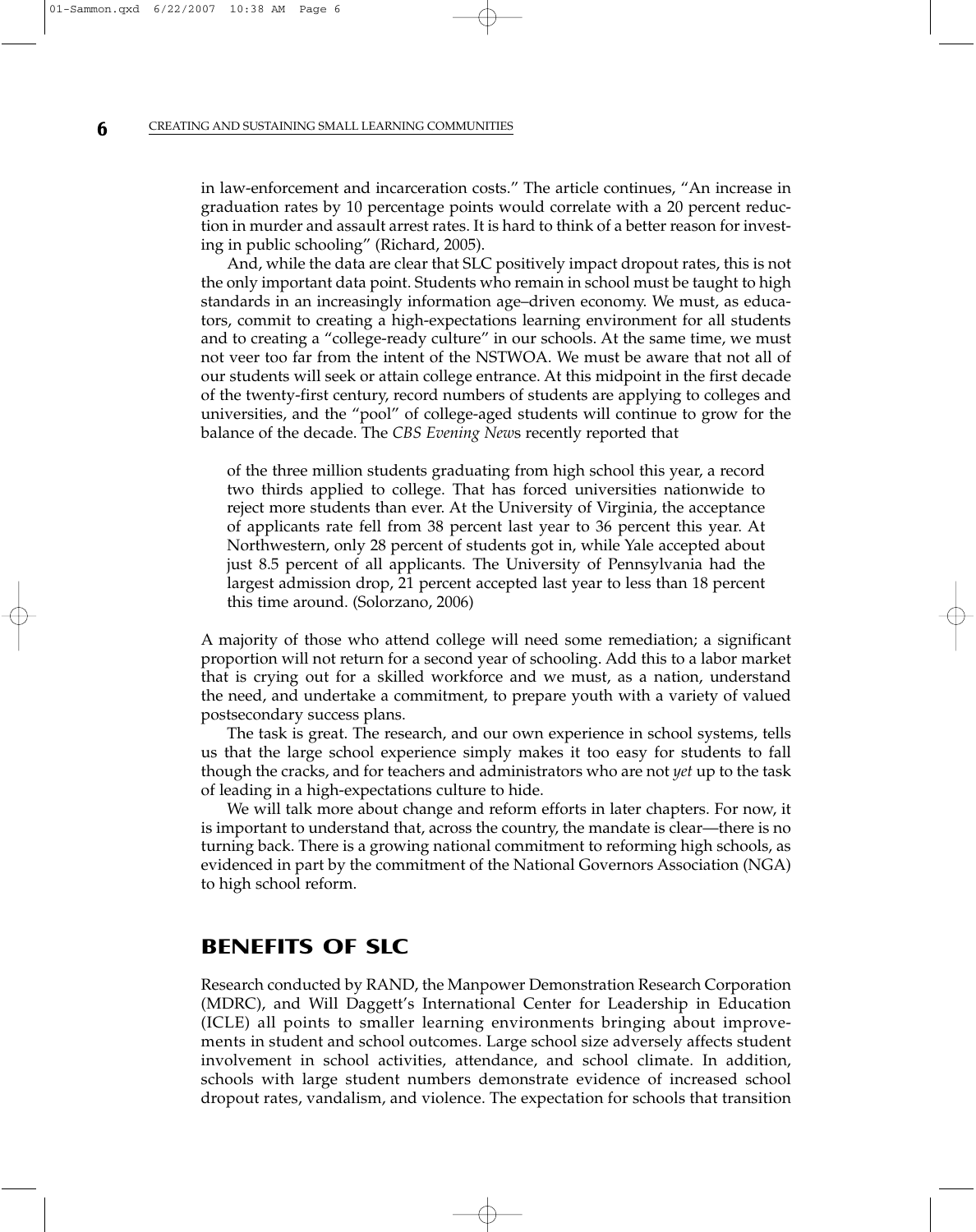from traditional large comprehensive schools to academies and SLC is that they will provide a nurturing environment, career-focused curriculum, access to adult role models, and work-based experiences for students. The anticipated result is higher expectations for student outcomes, increased achievement, increased numbers of students staying in school, and more positive postsecondary experiences. SLC, when done well and comprehensively, build in the rigor, relevance, and relationships that lead to the all-important *results* we seek in school improvement. Indeed, according to Dr. Michelle Fine of the City University of New York Graduate Center, "Small learning communities are the single most powerful intervention for young people" (Fine, 2000).

The 2006 MDRC report offers lessons from interventions in place in over 2,500 high schools across the country. They relate to:

- Creating personalized and orderly learning environments
- Assisting students who enter high school with poor academic skills
- Improving instructional content and practice
- Preparing students for the world beyond high school, and
- Stimulating change in overstressed high schools.

The report asserts that structural changes and instructional improvement are the twin pillars of high school reform. The MDRC research suggests that transforming schools into SLC and assigning students to faculty advisors can increase students' feelings of connectedness to their teachers. Extended class periods, special catch-up courses, high-quality curricula, and training on these curricula for teachers can improve student achievement. Furthermore, school/employer partnerships that involve career awareness activities and work internships can help students attain higher earnings after high school (MDRC, 2006).

Schools also report a myriad of positive results when they engage in SLC designs. Teachers report a sense of increased professionalism. In addition, schools report increased resources and commitment from business/community partners, increased student *and* staff attendance, fewer incidences of school disruptions, and increased graduation rates. Communities, too, register marked increases in appreciation for the benefits of SLC. Parents and guardians find it easier to be engaged in the high school life of their child and with their child's teachers. Business, labor, professional associations, and CBO all value the clear educational benefit of students staying in school and the opportunity to serve as good "corporate" citizens. They also see the benefit of establishing a more prepared and effective citizenry and workforce, and note the positive impacts on a community when youth are nontruant and engaged in fewer high-risk activities. Principals and teachers, in partnership with other designated practitioners, seek these improvements and are charged with enacting reforms and furthering a *continuous improvement* mandate.

# **WHO MAKES IT HAPPEN? THE PRACTITIONER'S ROLE**

In every district, in every school, there must be champions for *effective* reform. They must battle the tide and the constant spinning of a wheel that too often keeps them from meeting the mission they set. These are the change agents by job description, by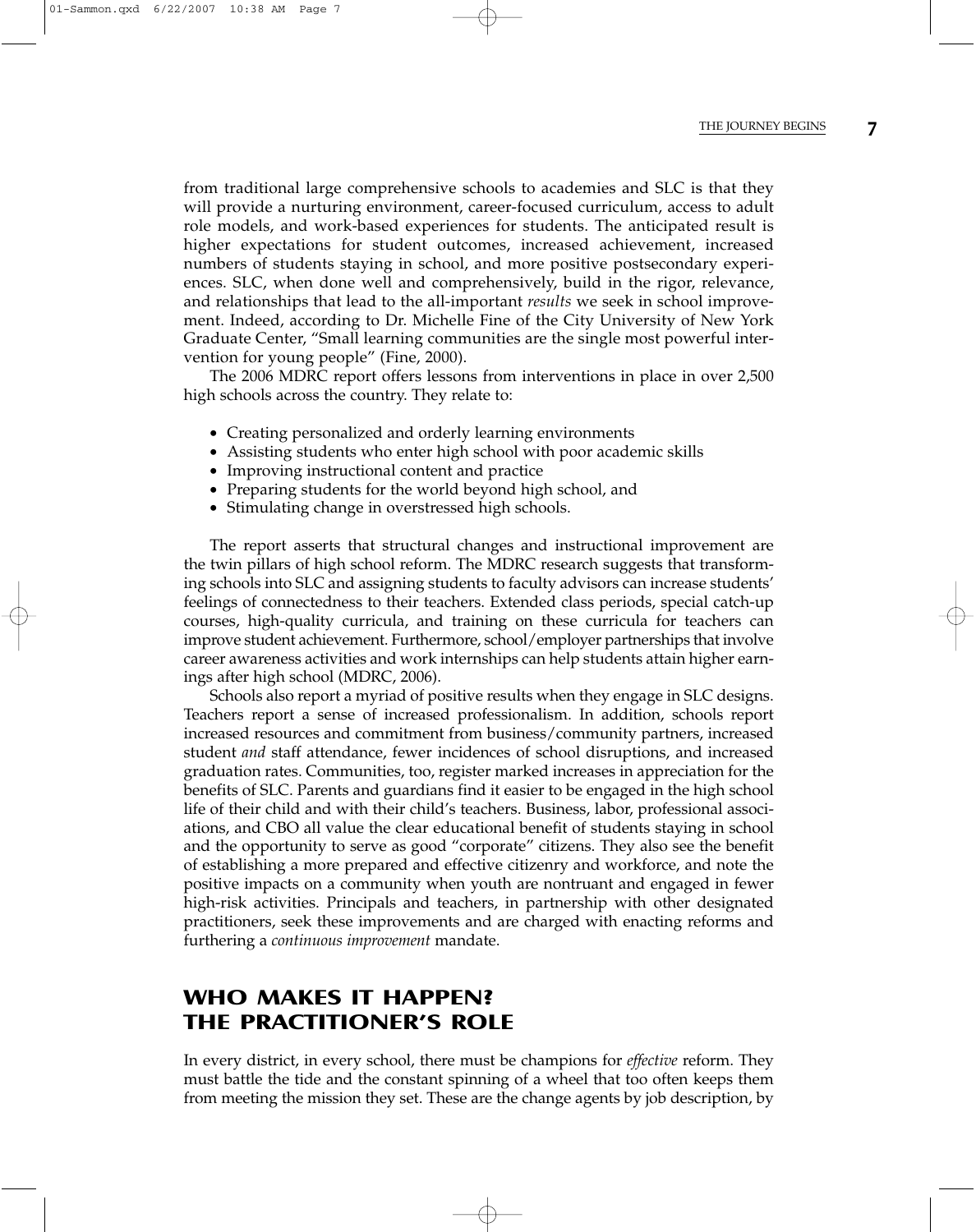consulting assignment, or by passion. Regardless of whether you are a state-level leader, superintendent, principal, member of a school improvement team, or one designated to marshal school improvement through SLC, the key practitioner role will be the primary force in partnering other administrators, faculty, and stakeholders to build school and community commitment to a data-driven process aimed *not at reform* but at *continuous improvement.* The practitioner—sometimes working in isolation, but more often with a team—will ensure that the effort to create SLC succeeds through a developed and coordinated effort of planning, staff development training, and program development. Practitioners help create school or district high-quality environments for teaching and learning. In addition, they are the individuals who help sustain improvements by seeking to make sense of the cycle of reforms and district mandates. They help seek appropriate grant funds and community resources, and they must be hold the rest of the stakeholders' feet collectively to the fire of accountability—helping all to stay the course in creating what we know is best for students. Let us be clear, however, that whole-school and whole-district reform is about a shared level of accountability. As we will see in subsequent chapters, it means everyone's roles and responsibilities are on the table of change. Individual principals have the primary responsibility for developing a school climate and the conditions that enable the school to meet the tenets and mandates that their state and district have set out to increase student performance as well as to prepare students to take an active role in the future of the community. The principals will share this authority with a cadre of professionals, and some version of a school restructuring team that will include parents, partners, and, where applicable, teacher union representatives. This work is not for the faint of heart. You will have to have many "messy" conversations. You will have to take risks and understand that some will meet with failure. The goal is *effective* SLC that embody a respectful, high-expectations climate for teaching and learning. To not take the risks is something this nation cannot afford. In Chapter 10, we review the practitioner's role as we look back and forward at how effective we were and need to be in improving school culture and outcomes through implementation of key elements for effective redesign.

# **KEY ELEMENTS OF EFFECTIVE REDESIGN EFFORTS**

At the high school level, the transformation to SLC begins with the creation of a school climate that changes the way schools operate and the way communities address the continued educational needs of their youth. This change in climate demands:

- Developing a mission and commitment framework to which all can ascribe
- Establishing practices that change the school management structure to one of shared leadership and that keep students at the center
- Focusing on curriculum and instruction that is "high standard" for all students
- Creating school and community partnerships that are truly collaborative working arrangements with shared vision and responsibility, and
- (For career academies) engaging students in a career-focused curriculum and continuously complex series of work-based experiences that are as equally valued by the school as the "academic" education components.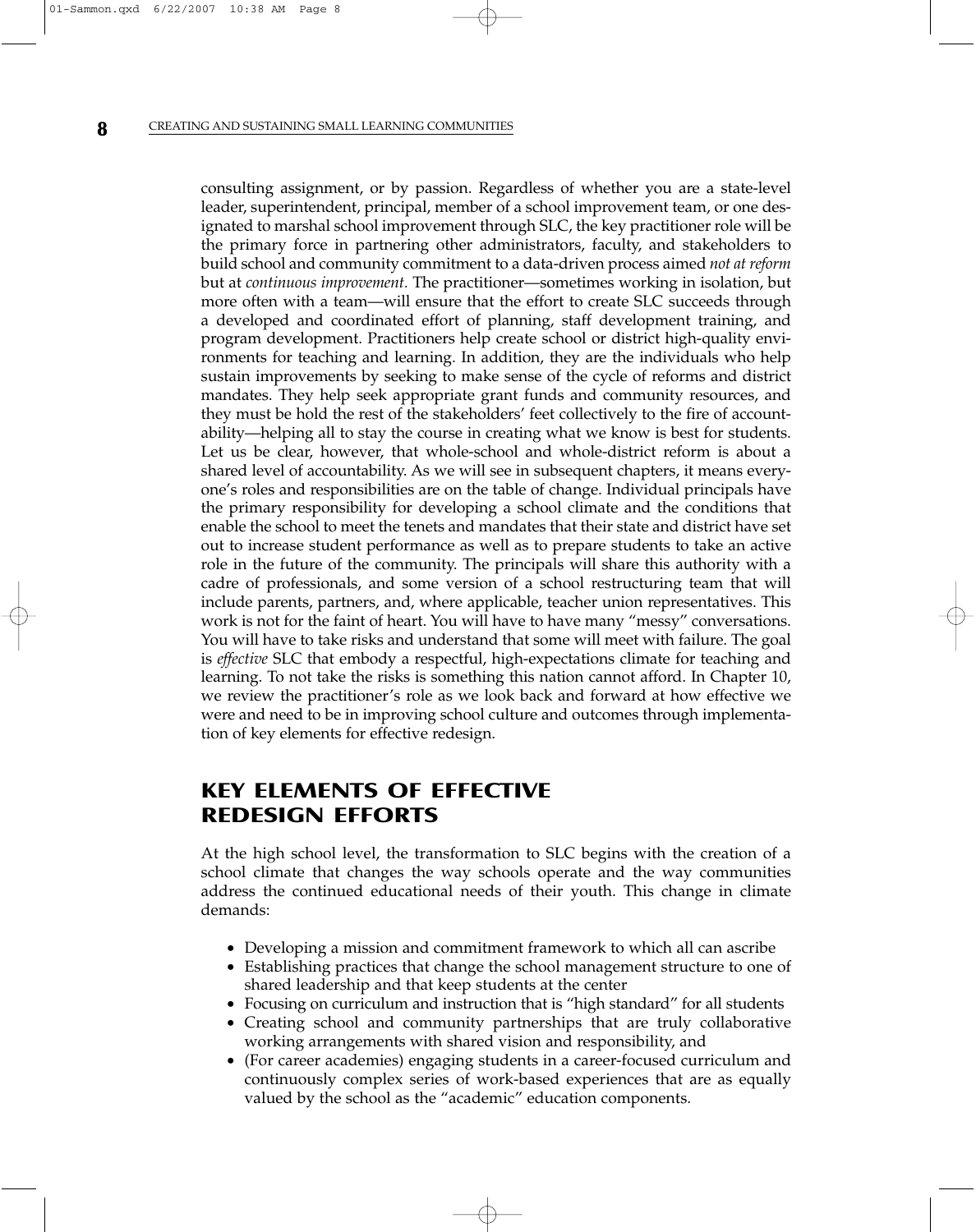# **LOOKING AT DESIGN OPTIONS**

As the number of SLC and career academies grows, spurred on by government and foundation funds, and as the new research on adolescents continues to highlight their specific developmental needs, we have new tools and solid research to guide our work in redesigning high schools. Nationally, there is no one model for the creation of SLC. Their variety is as individual as the schools and school systems in which they are housed. While the terms "academy," "career academy," "house," and "schools of" are sometimes used interchangeably, researchers and national practitioners tend to differentiate them as distinct, one from another. There are some shared elements, of course, the most common of which is cohort student schedules that keep students and teachers together for a period of years, thus creating familiarity and a common set of experiences. The design you choose will be based on what you want to accomplish in your schools to create the ideal graduate and what you believe to be true in regard to your students' ability to handle transitions between middle school, ninth grade, and the upper levels of high school. Regardless of the design or term upon which you decide, a commitment to common language is important in order that all stakeholders understand the design elements and the goals that design seeks to achieve. There is no convergent research on which approach meets with the greatest success for students. It is not the design, primarily, that contributes to effectiveness but rather engaging in a thoughtful process that requires a strong focus and commitment to quality implementation of what we refer to as the "big five" or "bins of work" that transforms high schools. These "bins" include:

- Personalization
- Data-driven management
- A curriculum- and instruction-centric approach
- Community partnerships, and
- Creating a climate for success.

In our work with schools, we explain the bins as follows.

#### **Personalization**

Successful high schools create personalized, flexible, and challenging learning environments that meet the needs of all students, regardless of race, gender identification, ethnicity, socioeconomic status, or educational need. Personalization goes beyond simply creating small structures; it means providing true support for each child. Personalization goes beyond the needs of students; it includes the development of professional learning communities (PLC) for educators as well.

#### **Data-Driven Management**

Successful high schools ensure that decision making is tied to analysis, and the understanding of meaningful data, and they are aware that data are used effectively at the district, school, and classroom levels to guide reforms, instruction, and student outcomes.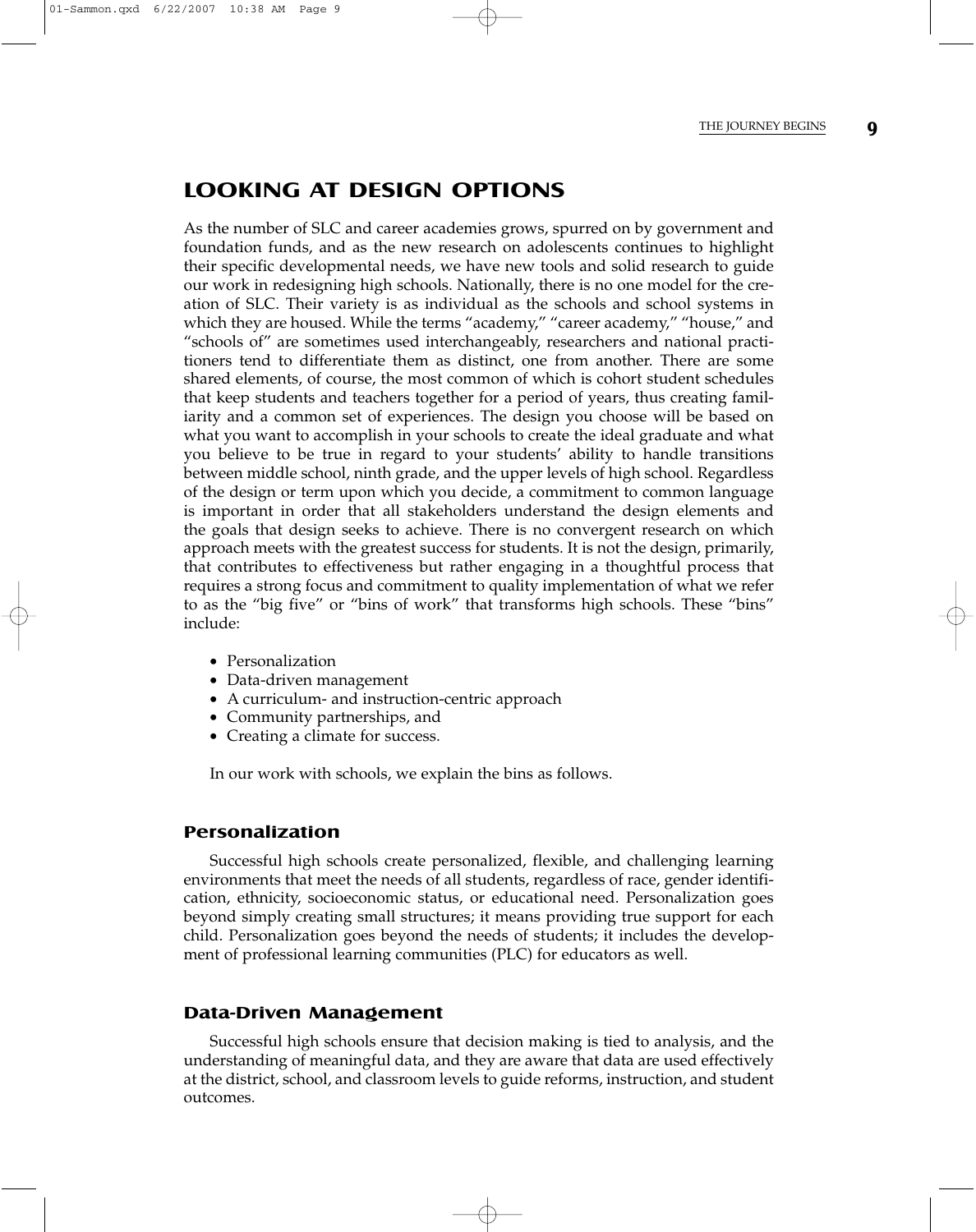#### **Curriculum- and Instruction-Centric**

Successful high schools ultimately know that what happens in the classroom is the most powerful determinant of student success. Interventions in planning and coaching are designed to help district- and school-level administrators, department chairs, literacy and data coaches, and teachers to improve curricula and instructional methods.

#### **Partnership Focused**

Successful high schools create effective partnerships between all members of a school community, including district personnel, students, families, business and community leaders, unions, postsecondary education, and other stakeholders.

#### **Creating a Climate for Success**

Successful high schools commit to building continuous improvement efforts, creating a climate that will sustain teacher and student success. This involves attention to the many interrelated elements that comprise the operation of schools and districts, including alignment of policies and resources and creating effective professional development plans. At its core, a climate for success means honing a definition of effective high schools and a set of practices and policies that support them.

As a way of beginning your thinking about "design," it is helpful to use the "bins" to form reflective questions about what you need to know and to be able to address each of these areas of work. It also helps to begin to line up in your mind what you already have in place and where you will need to expand. Along the way, we will arm you with many tools that are examined through these lenses. Many U.S. high schools are seeking to address these issues through a reconfiguration of the traditional high schools noted below. Each of these are distinct from true *small schools* such as The Met in Rhode Island, the Julia Richmond multiplex school in New York, and several of Baltimore City's small high schools. The independent, stand-alone schools have answered the question of how we deliver high-quality, personalized instruction for students by creating independent schools that are small in size and number. For the traditionally large high schools, the answer is more frequently one of the following design options.

#### Academy

This tends to be a very general term that usually follows the same definition as an SLC (see below). It is sometimes interchanged with the more specific term "career academy."

#### Career Academy

This is an SLC that enrolls students and teachers who self-select to be part of the academy. Each academy has a broad-based career theme, an integrated sequence of courses, work-based experiences, and strong alliances with business and community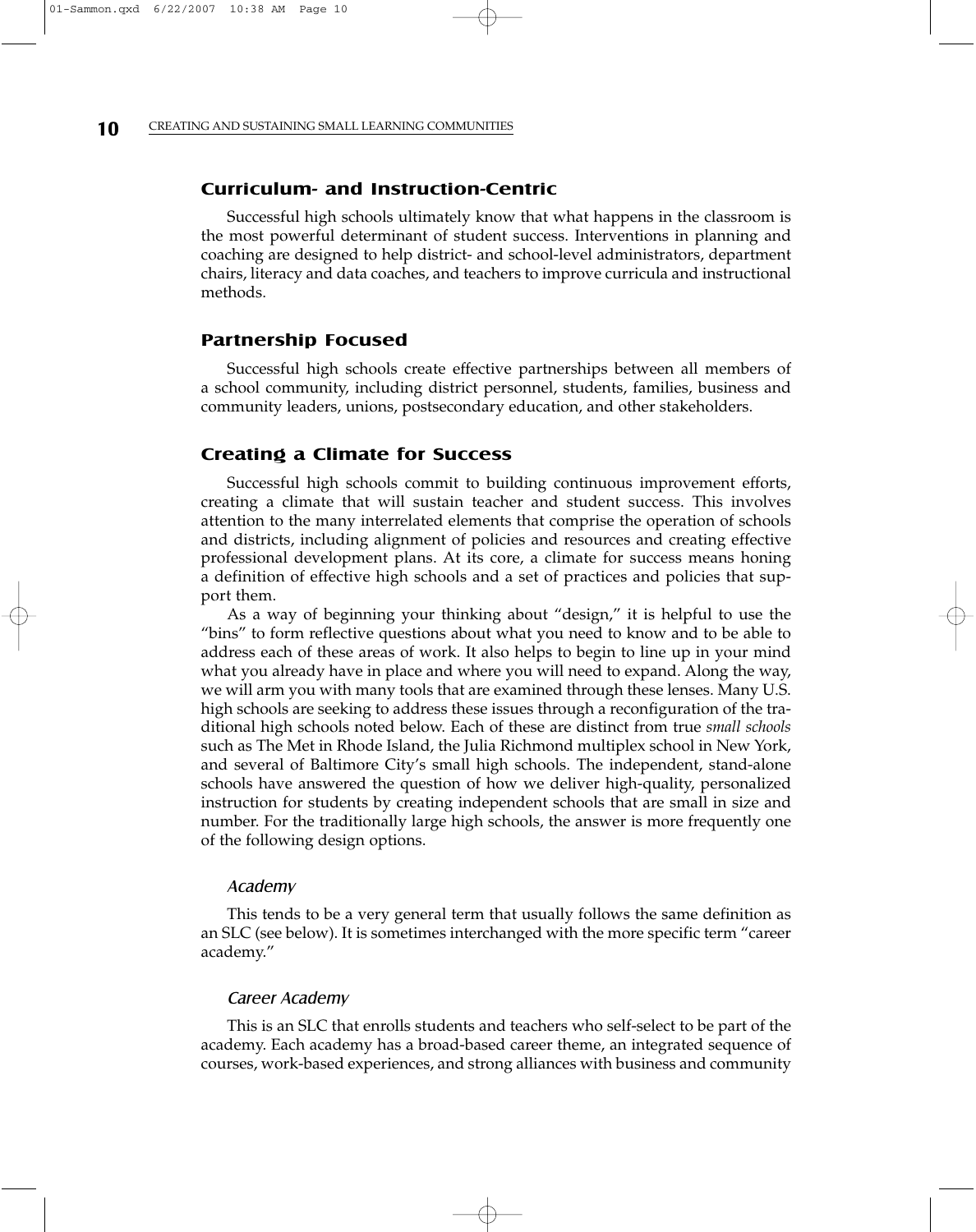partners. While these designs include a career theme, and may lead toward industry certifications, it is essential to understand that they are not intended either to force students into an early career choice or to churn out students who will necessarily pursue careers in the themed academy area. Rather, the career theme is used as a catalyst to garner student interest, focus learning, and build a coherent and relevant curricular experience. The additional payoff is a more informed postsecondary choice. Unlike the other terms in this section, there is a nationally approved "standards of practice" for career academies that was agreed to in the spring of 2005 by leading organizations including the Career Academy Support Network (CASN), the National Academy Foundation (NAF), the National Career Academy Coalition (NCAC), the National Center for Education and the Economy (NCEE), America's Choice, the Southern Regional Education Board (SREB) High Schools That Work, and Johns Hopkins University's Talent Development High Schools. The link to those ten key elements of successful practice can be found in the Resources section.

#### **House**

The term usually follows the same definition as an SLC (see below).

#### Magnet Schools

Magnet schools were begun as specialty and theme-based schools or schoolswithin-schools for purposes of desegregation without forced busing. They were the natural progression from the specialty schools of early America, such as the Boston Latin School and small focused alternative schools. A common theme or instructional strategy and a small group of committed, talented, career-interested students became the means to motivate families and students to leave their neighborhood school and attend magnets. The federally funded Magnet Schools Assistance Program (MSAP), begun in 1984, is still a national program today. Funds are disbursed from the U.S. Department of Education directly to school districts through a competitive grant process. In many communities, it has become commonplace for the "magnet" programs to be elitist, serving only the best students. This was not the intent and should be discouraged: cultural diversity, common purpose, and building on student interest and abilities make magnets especially well suited for SLC and career academies.

#### Major, Pathway, or Cluster

These terms usually refer not to a true school-within-a-school, like SLC, but to a sequence of career-related and/or academic courses that lead toward graduation. Students in a major, pathway, or cluster may or may not be scheduled together in a manner that creates an SLC; however, most SLC have some sort of pathway sequence. Often thought of as similar to a major in college, these sequences build knowledge and skills. In larger SLC, they are frequently used to define subteams of students and teachers. For example, in an SLC of 400 students focused on health and human services, you might further define the student's experience for those students who are interested in deeper study around medical issues as opposed to education and training.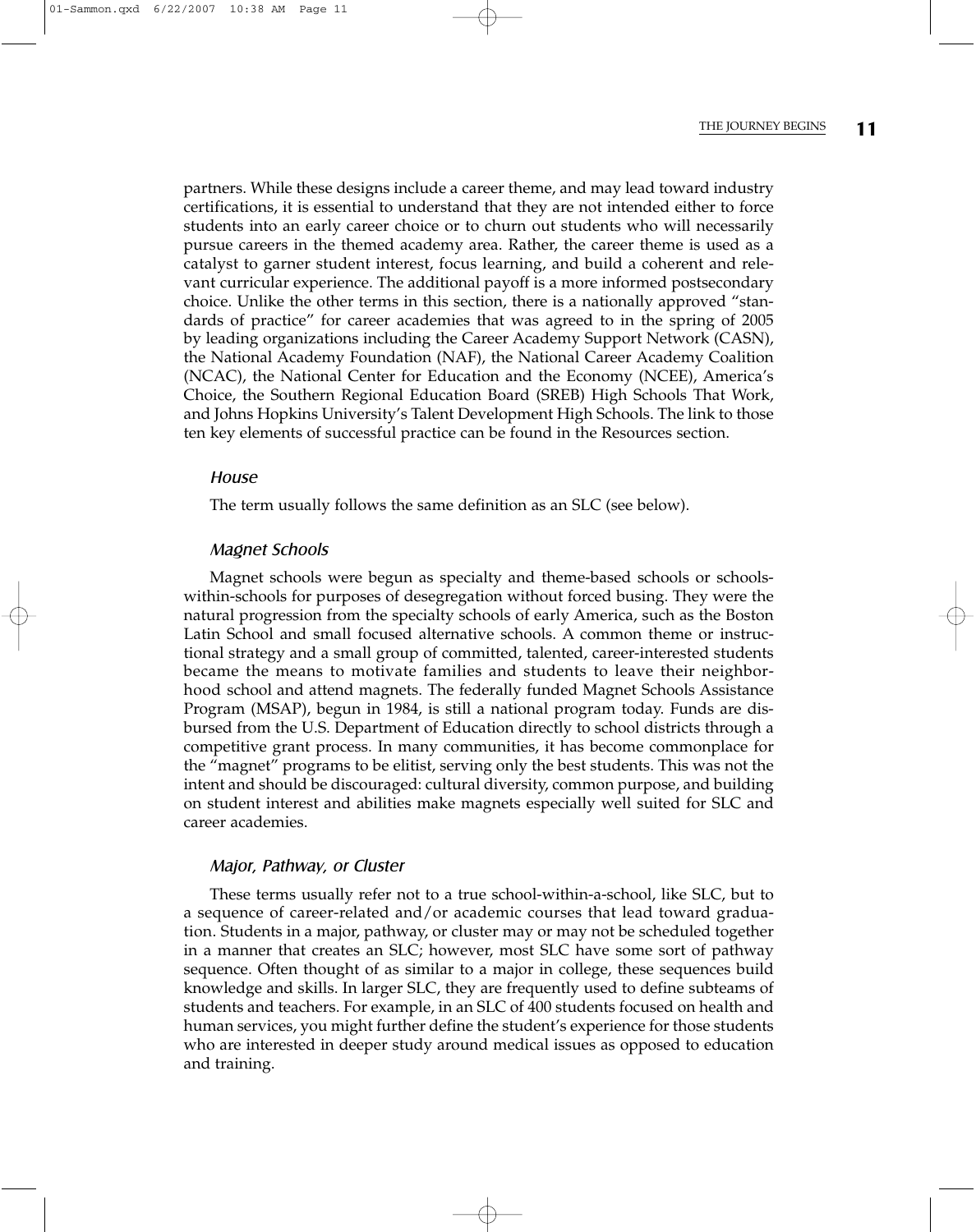#### Ninth Grade or Freshman Academies

These develop students' academic and social skills by providing a strong orientation, freshman transition course, advisory support, and the opportunity to learn in teams that promote individualized supports for student success. They usually have a career-awareness component. Ninth grade is the time for students to focus on study skills, create a six-year educational plan, begin to engage in service learning, select an upper-level SLC, and start a high school portfolio. While not all schools are choosing to create "ninth grade only" units for their students, there is a growing body of research that suggests that the developmental needs of ninth graders need to include a specialized program of studies and services, regardless of the designation of a stand-alone ninth grade program within the regular school. The most widely recognized proponent of stand-alone ninth grades—and where we have learned a great deal about its students' needs—is the Johns Hopkins University's Talent Development High School Ninth Grade "Success Academy." With specific structural, interpersonal, and curricular supports, this CSRD-approved model is demonstrating student gains in reading and mathematics scores, and also showing lower instances of absenteeism and dropout rates.

Regardless of how students are placed in the overall SLC design, ninth grade must include significant interpersonal and academic support for surviving the high school years and for establishing successful habits of the mind and heart.

#### Ninth and Tenth Grade "Introductory Houses"

Introductory houses are designed to continue the supportive structure found in the ninth grade–only academy for a period of two years. Some schools choose to loop their teachers with students. While this design has little research basis, we are seeing an increased number of schools exploring this as a design option, perhaps because of the intense focus on students taking the high-stakes state tests in the tenth grade year. Similar to the ninth grade design, students in these "introductory houses" select an "upper house," career academy, or SLC at the midpoint of the tenth grade year. This is sometimes described as the model many of us are accustomed to from our college experience, where we studied fundamentals during the first two years of college and then selected a major that determined the course of our final school experience during the sophomore year.

#### **PLC**

PLC are sometimes confused with SLC. PLC are decidedly different. These are groups of educators working together to focus on professional practice. The best SLC incorporate PLC into their practices. The term *PLC* has become common through the work of Rick and Becky DuFour and Robert Eaker (see Eaker, DuFour, & DuFour, 2002). A similar approach, made popular by the National School Reform Faculty (NSRF) and the Coalition of Essential Schools (CES; see Resources section), utilizes "critical friend groups" (CFG) to improve professional practices. Regardless of the specific approach your faculty may espouse, creating a safe haven for looking at student work, teacher assignments, data, professional readings, school decisions, and classroom practices will help teachers learn to work effectively in common planning times. PLC add the "personalization" element into the school experience for the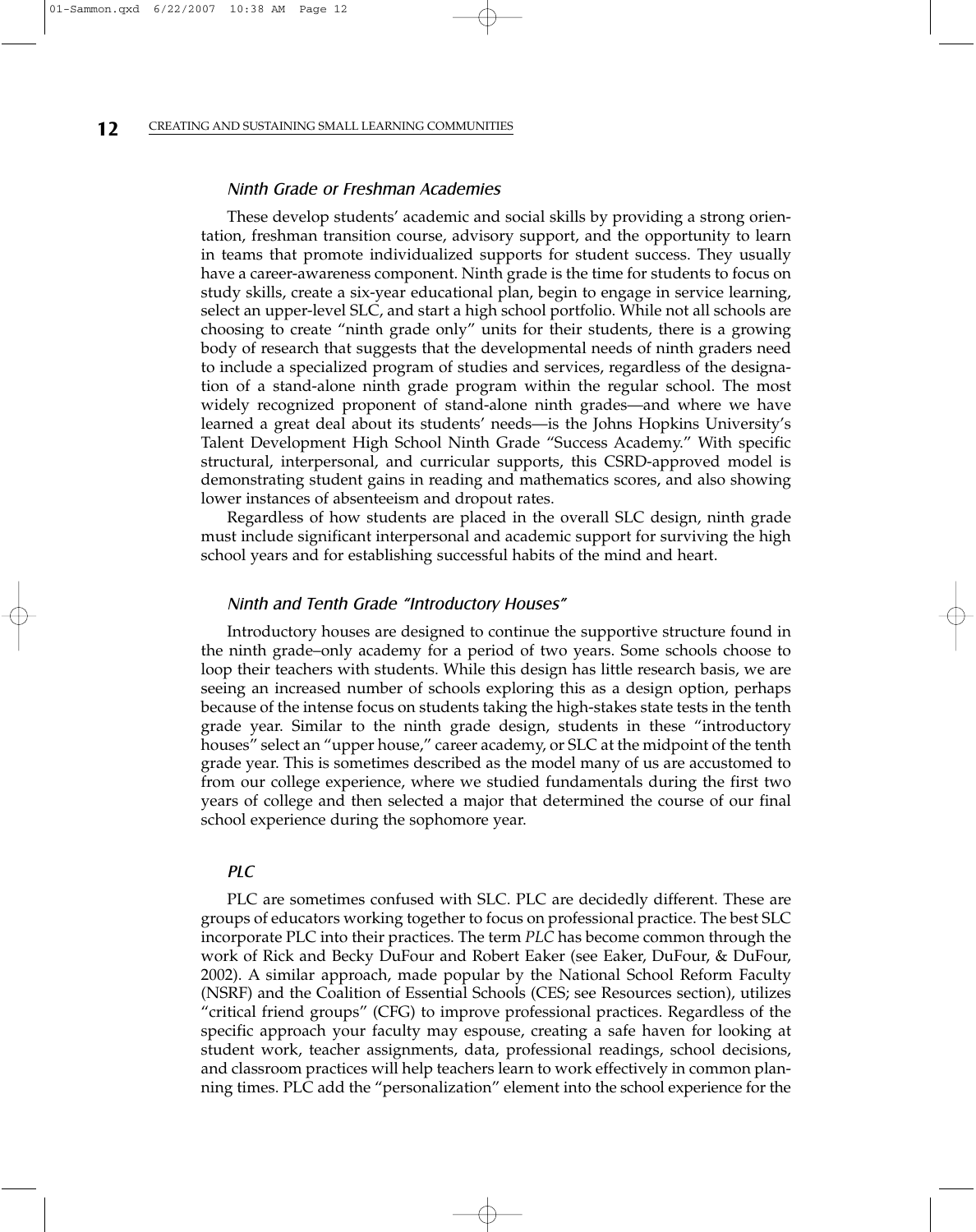adults. Here teachers read and study texts and materials together. PLC provide a venue for getting in and out of each other's classrooms, modeling, and giving feedback on instructional strategies and classroom management. Teachers in PLC are creating common assessments and examining results. Often, these groups operate in several rings of membership—by SLC, by department, and by grade-level teams.

#### Schools of . . .

These should not be confused with true, independently operated small schools. Some high schools, seeking to name their SLC efforts, create "schools of . . ." similar to what you might have experienced in college—for example, a school of fine arts or a school of engineering and architecture. This term evolved in large measure as a reaction to the school-to-work movement, when there was a concern that the career themes–tracked programs and the SLC movement were somehow only for underperforming students.

#### SLC

Designate any separately defined, school-within-a-school, individualized learning unit within a larger school setting. Students and teachers are scheduled together and frequently have a common area of the school in which to hold most or all of their classes. SLC may or may not have a career theme or a set sequence of courses for students. The most comprehensive SLC include: an administrative structure with a principal, lead teacher, and guidance counselor; a heterogeneous team of students and teachers (ranging in size from 350–500, with subteams of 150); a home base or specific section of the school; an academic focus or career theme; extra help for students; data to drive decisions; time used effectively, including common planning time for teachers; coaching support and focused professional development for staff; inculcated traditions, practices, and beliefs; freshman orientation and support; service learning and work-based learning opportunities; opportunities for student voice; advisory supports; postsecondary planning; and a senior project. The design of SLC have two primary formats—ninth through twelfth grade and tenth through twelfth grade, thus continuing the focus on personalization begun in the ninth grade programs described above. Ninth through twelfth grade SLC configure the high school experience into small nine to twelve silos of learning to avoid the multiple transitions faced by students coming from middle school to the high school's ninth grade program, and then transitioning again into one of the upper-level designs. Tenth through twelfth grade, or eleventh through twelfth grade, programs continue the commitment to small school environments by placing students and teachers in learning teams. Increasingly, these teams are clustered around industry areas that specifically set high standards for student performance and develop students' talents and abilities to pursue postsecondary education and employment. The Northwest Regional Education Lab (NWREL), at this writing, has extensive materials, assessments, school comparisons, and resources available on each of these elements at the Web site listed in the Resources section.

Throughout this book, you will see the term "SLC" used as an abbreviated reference for a single small learning community within a comprehensive high school. You will also see the same abbreviation, rather than the sometimes used "SLCs," to reference small learning communities as a group. The word "communit*ies*"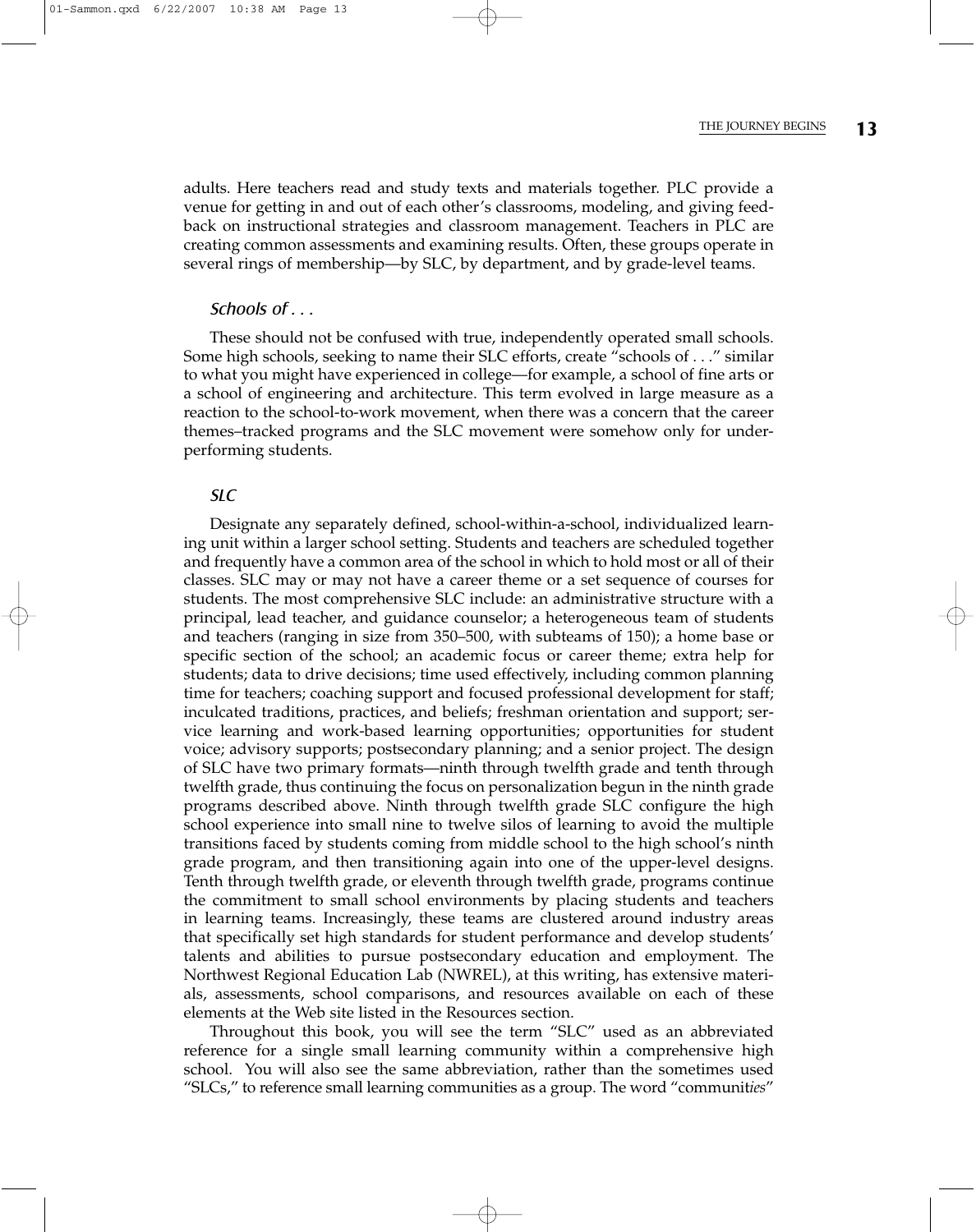is in and of itself a plural. While it may be difficult at first for the eye and mind to make the adjustment, we note it here and encourage similar usage as you implement your own programs.

Reflecting on the five lenses of personalization, data, instruction and curriculum, partnerships, and climate for success provides a focal point for determining the design elements that will best help you achieve the envisioned goals. To borrow from the noted author and documentarian Hedrick Smith, these implementations "cultivate hope in a sea of despair." They transform school culture and are proven to be successful catalysts—particularly in urban areas—for addressing issues of school reform and community and workforce development. They specifically offer students the opportunity to think about themselves and their futures differently. As an example, data from the MDRC, the NAF, and RAND (listed in the Resources section) tell us that students in career academies do not simply *just* finish high school. They emerge as school leaders, earn more credits toward graduation, and attend classes more than their nonacademy counterparts. Teachers report that, while they never worked harder than in an academy setting, they also feel more satisfied, more collegial, more respected, and more effective. Students demonstrate an increased interest in school, resulting in increased graduation rates.

Much of the research on SLC has been done on the early stand-alone "pocket" programs. The restlessness of the educational community to change, and the restlessness of the funding sources—be they government or foundations—to fund, has not provided an in-depth focus around the specific elements that lead to wholeschool improvement. Perhaps the most specific data we have come from Daggett's (2004) work on schools meeting with improvement. He identifies nine characteristics of schools meeting with success. In his work, Daggett puts evidence of SLC at the top of his list. The challenge for the nation is how to transform the positive practices that are sometimes created in isolated units to a scale that can benefit all students. Creating and sustaining the best of what educators have learned in pocket academies and in past reform efforts—especially in an era of high-stakes testing—is the current challenge for whole-school, whole-district "reform."

#### **At a Glance: Summing It Up and Next Steps**

Practitioners, those tasked directly with the focus on school improvement, have the unique role of partnering with others and pushing the educational agenda. This push–pull must include a direct alliance with the district office, school boards, principals, and individual groups of teachers. All must serve as key resources on current district and national trends in school improvement, including creating a college- and career-ready graduate. A variety of resources are available to practitioners that will give them an excellent background on local and national initiatives.The Tool Kit CD-ROM includes [1.1 Creating SLC Presentation], which is a MS PowerPoint file. All Tool Kit file names are presented in brackets to call your attention to the file as a resource. The table of contents contains both an alphabetical reference and a chart that lets you know where the file is discussed in this text.This presentation summarizes the case for using SLC as the vehicle for high school improvement. It is designed to allow you to insert your specific school data to assist in building the case for change as you present it to other stakeholders and faculties. In addition, it lays out many of the design elements